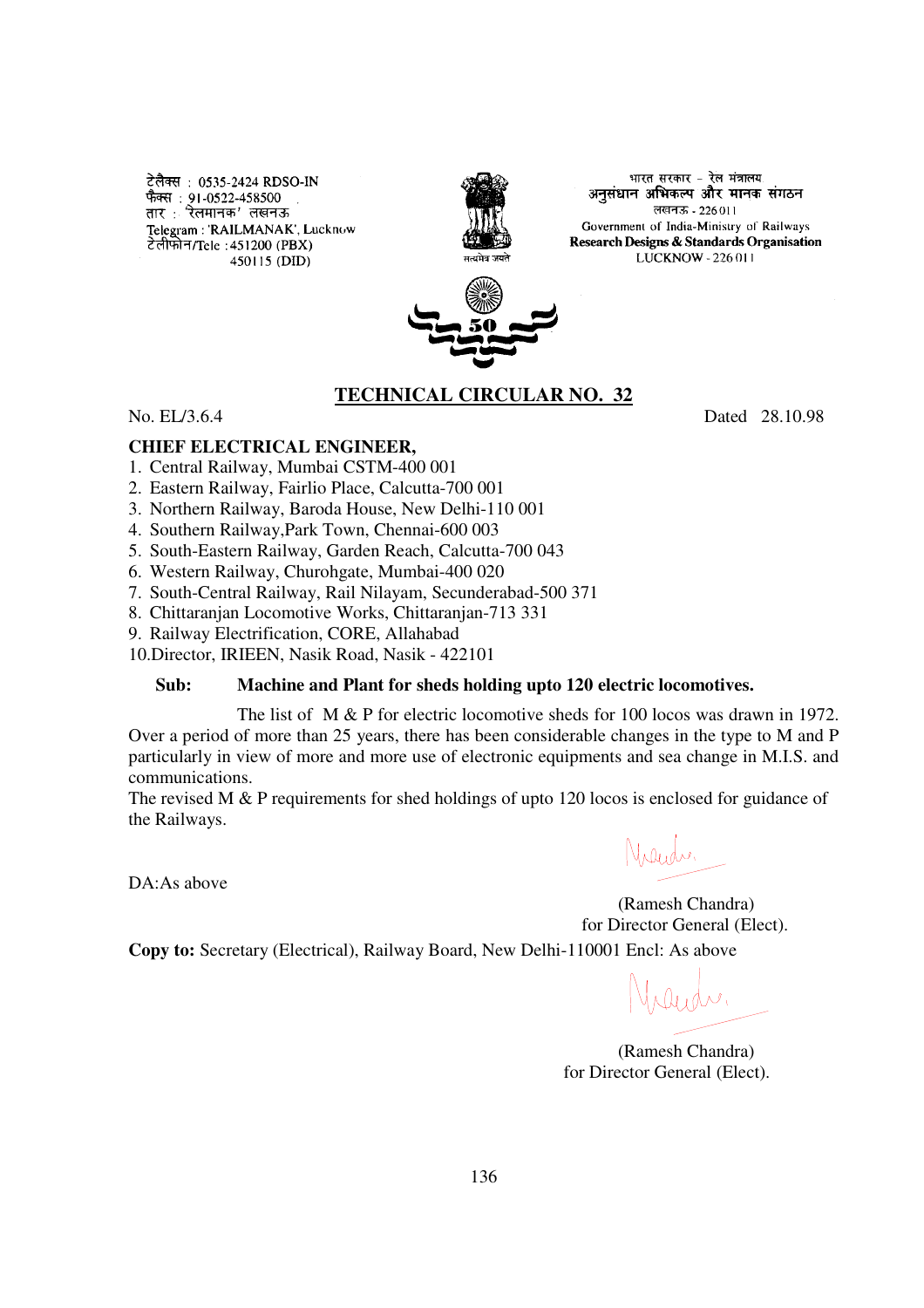### **TECHNICAL CIRCULAR NO. 32**

## **ANNEXURE LIST OF MACHINE TOOLS, INSTRUMENTS, LIFTING, HANDLING, COMMUNICATION, TEST EQUIPMENT AND TRANSPORT FACILITIES**

| LIST 1 - MACHINE TOOLS (GENERAL PURPOSE MACHINES) | <b>Shed Holding</b> |            |
|---------------------------------------------------|---------------------|------------|
|                                                   | <b>100</b>          | <b>120</b> |

| $A -$          | <b>Machine Shop</b>                                                         |                |    |
|----------------|-----------------------------------------------------------------------------|----------------|----|
|                | Lathe 250 mm swing x 1500 mm between centres                                | 1              | -1 |
| 2              | Lathe 150 mm swing x 1000 mm between centres                                | 1              | -1 |
| 3              | Radial drilling machine                                                     | 1              |    |
| 4              | Universal milling machine 900 mm x 300 mm table With<br>indexing attachment | 1              |    |
| 5              | Shaping machine, 600 mm stroke                                              | 1              | 1  |
| 6              | Power drill (40 mm hole in M.S.)                                            | 1              |    |
| $\overline{7}$ | Power Hacksaw to cut 150 mm dia M.S.                                        | 1              |    |
| 8              | Pipe Threading machine                                                      | 1              | 1  |
| 9              | Pipe Threading die sets                                                     | 2              | 2  |
| 10             | Pipe bending machine                                                        | 1              |    |
| 11             | Marking table                                                               | 1              |    |
| 12             | 1.5 KVA portable generating sets                                            | $\overline{4}$ | 4  |

| <b>B-</b> | <b>Relay Room</b>                    |  |
|-----------|--------------------------------------|--|
|           | Sensitive drill (20 mm hole in M.S.) |  |
|           | Watchmaker's lathe                   |  |

Nacida.

EDSE/RDSO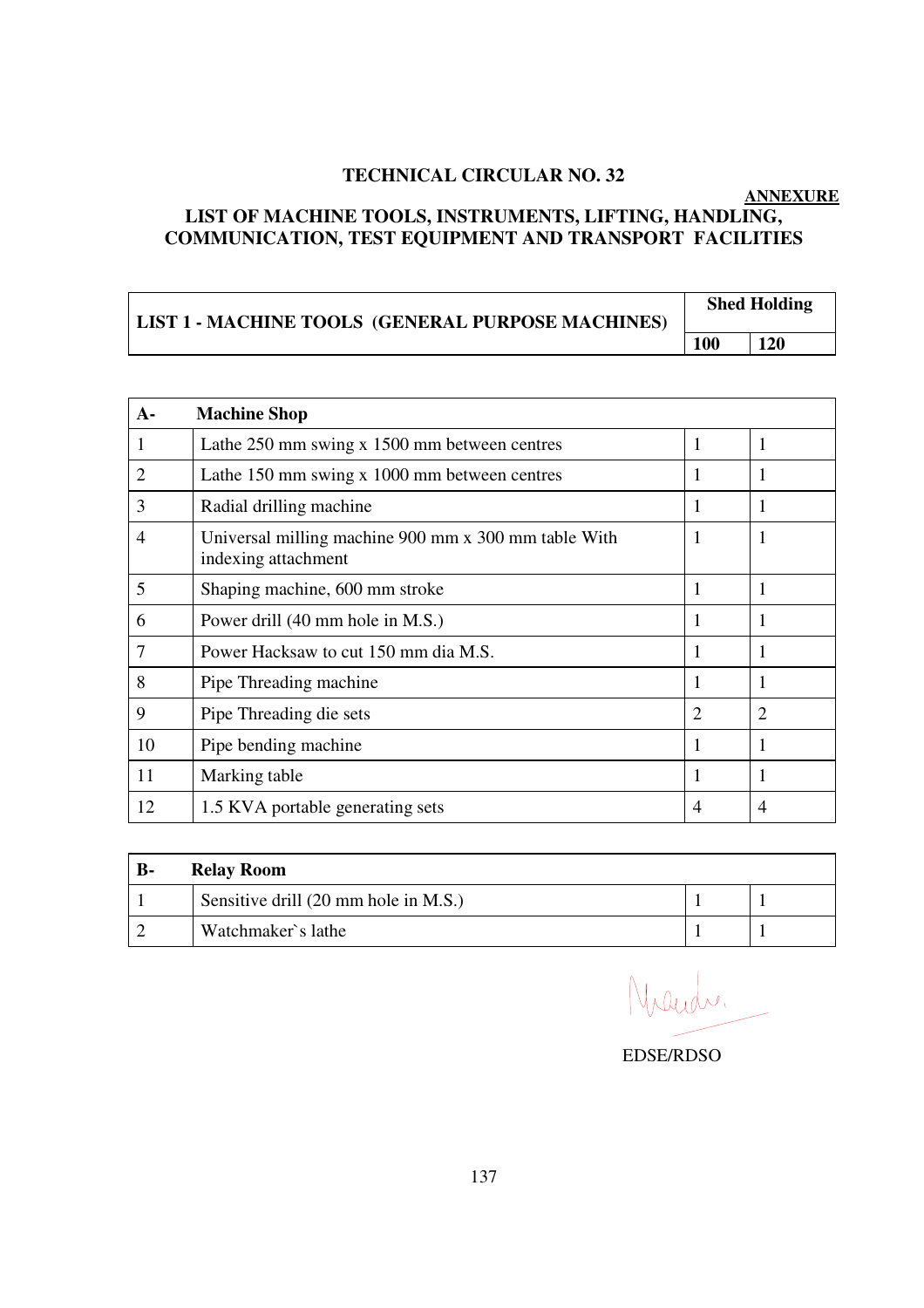| С- | <b>Welding &amp; Whitemetalling Section</b>                                                 |   |  |  |
|----|---------------------------------------------------------------------------------------------|---|--|--|
|    | Portable welding set 300 A dc                                                               |   |  |  |
|    | Portable transformer welding plant 350 A                                                    | 6 |  |  |
|    | Oxyacetylene welding and cutting set with 25 sets of cylinders<br>for oxygen and acetylene. | 3 |  |  |
|    | Eutectic weld deposit torch set                                                             |   |  |  |

| D- | <b>Painting Section</b>                                         |  |
|----|-----------------------------------------------------------------|--|
|    | Spray guns portable Compression unit and reservoir with 2 spray |  |
|    | guns                                                            |  |

| Tool Room-                                          |  |
|-----------------------------------------------------|--|
| Portable electric tools grinder drills wrenches set |  |
| Torque wrenches (Pneumatic/electrically operated)   |  |

| . F- | <b>Compressed Air Set</b>                                   |  |  |  |
|------|-------------------------------------------------------------|--|--|--|
|      | Air compressor-complete with air drier filter after cooler, |  |  |  |
|      | reservoir, outlet valves 250 cfm. -9 kg/cm sq.              |  |  |  |

| $G-$ | Vacuum cleaning, Water pumps and Sanding |  |  |  |
|------|------------------------------------------|--|--|--|
|      | Portable vacuum plant                    |  |  |  |
|      | Filter cleaning plant                    |  |  |  |
|      | Pit dewatering portable electric pump    |  |  |  |
|      | Booster pump for washing lines           |  |  |  |
|      | Sand drying and sieving plant            |  |  |  |

Maudi.

EDSE/RDSO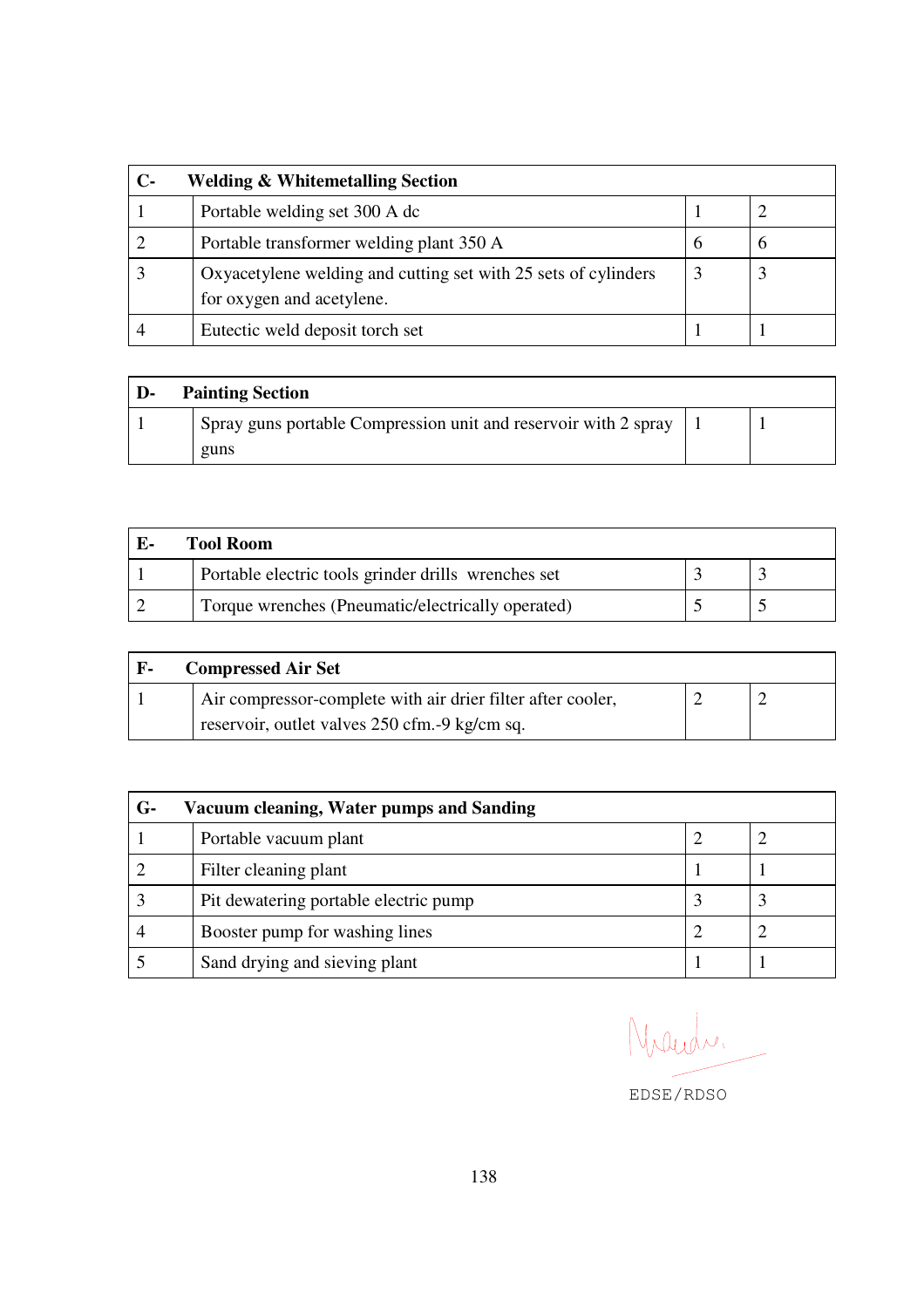| $H -$<br><b>Other Electrical Equipment</b> |                                         |                |   |
|--------------------------------------------|-----------------------------------------|----------------|---|
|                                            | Battery charger                         | 2              |   |
| ∍                                          | Portable battery charger                |                |   |
| 3                                          | Loading resistor for battery            |                |   |
|                                            | Distilled water plant (Electrical)      | $\overline{2}$ |   |
|                                            | Oil centrifuging and filtering plant    |                |   |
| 6                                          | Pneumatic crimping tool for power cable |                |   |
|                                            | Hand crimping tool for control cables   | 4              | 4 |
| 8                                          | Panto assembly fixture                  |                |   |

| LIST 2 - SPECIAL PURPOSE MACHINE TOOLS | <b>Shed Holding</b> |  |
|----------------------------------------|---------------------|--|
|                                        | 100                 |  |

| $A-$           | <b>Bogie and Wheel Sets</b>                                                       |   |                |
|----------------|-----------------------------------------------------------------------------------|---|----------------|
| 1              | Pit type wheel lathe (with mechanical scrap removal and<br>disposal)              | 1 |                |
| $\overline{2}$ | Horizontal boring machine 1000 mm x 1000 mm table.                                | 1 |                |
| 3              | Hack's burners                                                                    | 2 |                |
| $\overline{4}$ | Bogied squaring Jig                                                               | 1 |                |
| 5              | Wheel profiling set (tool room)                                                   | 1 |                |
| 6              | Grease quns and lubricating equipment (One set for each type of<br>oil or grease) | 5 | 5              |
| 7              | Lifting beam for locomotive body with stand                                       | 3 | 3              |
| 8              | Lifting tackle for bogie                                                          | 4 | $\overline{4}$ |
| 9              | Spring testing equipment                                                          | 1 |                |
| 10             | Shock absorbers snubbers testing riq                                              | 1 |                |
| 11             | <b>Hydraulic Dampers testing and Calibration Machine</b>                          |   |                |

Naudr.

EDSE/RDSO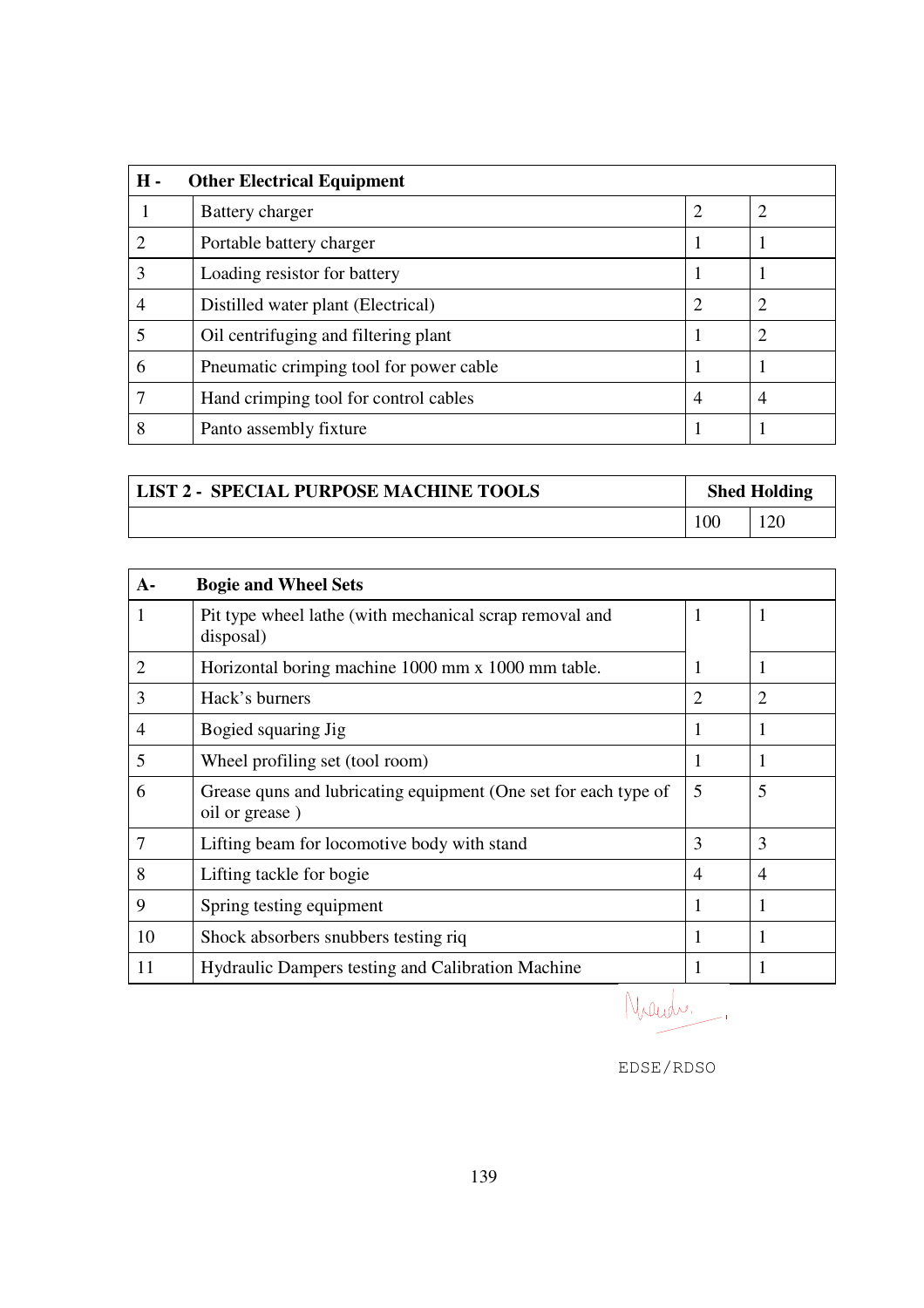| $B -$  | <b>Traction Motor Armature Rewinding Shop</b>                                                                           |                |                |
|--------|-------------------------------------------------------------------------------------------------------------------------|----------------|----------------|
| 1      | Pinion extractor                                                                                                        | $\overline{2}$ | $\overline{2}$ |
| 2      | Pinion heating oil bath or induction heater                                                                             | $\overline{2}$ | $\overline{2}$ |
| 3      | Autotransformer-rectifier unit 100 V x150 A dc                                                                          | 1              | 1              |
| 4      | Commutator turning, Mica undercutting and chamfering and                                                                | 1              | 1              |
|        | armature banding lathe                                                                                                  |                |                |
| 5A     | Dynamic balancing machine for Aramature (1 tonne)                                                                       | 1              | $\mathbf{1}$   |
| 5B     | Dynamic balancing machine for impellers (200 kg)                                                                        | 1              | 1              |
| 5C     | Portable balancer for balancing of rotors and impellers of                                                              | 1              | 1              |
|        | auxiliary machine in position (500-6000 r.p.m. range)                                                                   |                |                |
| 6      | Vacuum impregnating plant                                                                                               | 1              | 1              |
| $\tau$ | Baking oven 200 °C with trolley                                                                                         | $\overline{2}$ | $\overline{2}$ |
| 8      | Brazing tongs with transformer                                                                                          | 1              | 1              |
| 9      | Bearing extractor set                                                                                                   | $\overline{2}$ | $\overline{2}$ |
| 10     | Hand opeated shearing machine for insulation                                                                            | 1              | 1              |
| 11     | Traction Motor assembly fixture set (shop made), One set for<br>each type of motor.                                     | $\mathbf{1}$   | 1              |
| 12     | Electric motor Checker tyep EMC-22 (SMI/163) for checking<br>rotor bar cracks in the rotors of auxiliary machine & arno | 1              | 1              |

| <b>LIST 3 - TESTING AND MEASURING INSTRUMENTS AND PANELS</b> | <b>Shed Holding</b> |     |  |
|--------------------------------------------------------------|---------------------|-----|--|
|                                                              | 100                 | 120 |  |

| $A -$ | <b>Testing Panels</b>                                         |  |
|-------|---------------------------------------------------------------|--|
|       | Test and calibration panel with meters for each type of relay |  |
|       | Test and calibration panel with meter for speedometer         |  |
|       | Test panel with meters for auxiliary machines                 |  |

Naudr.

EDSE/RDSO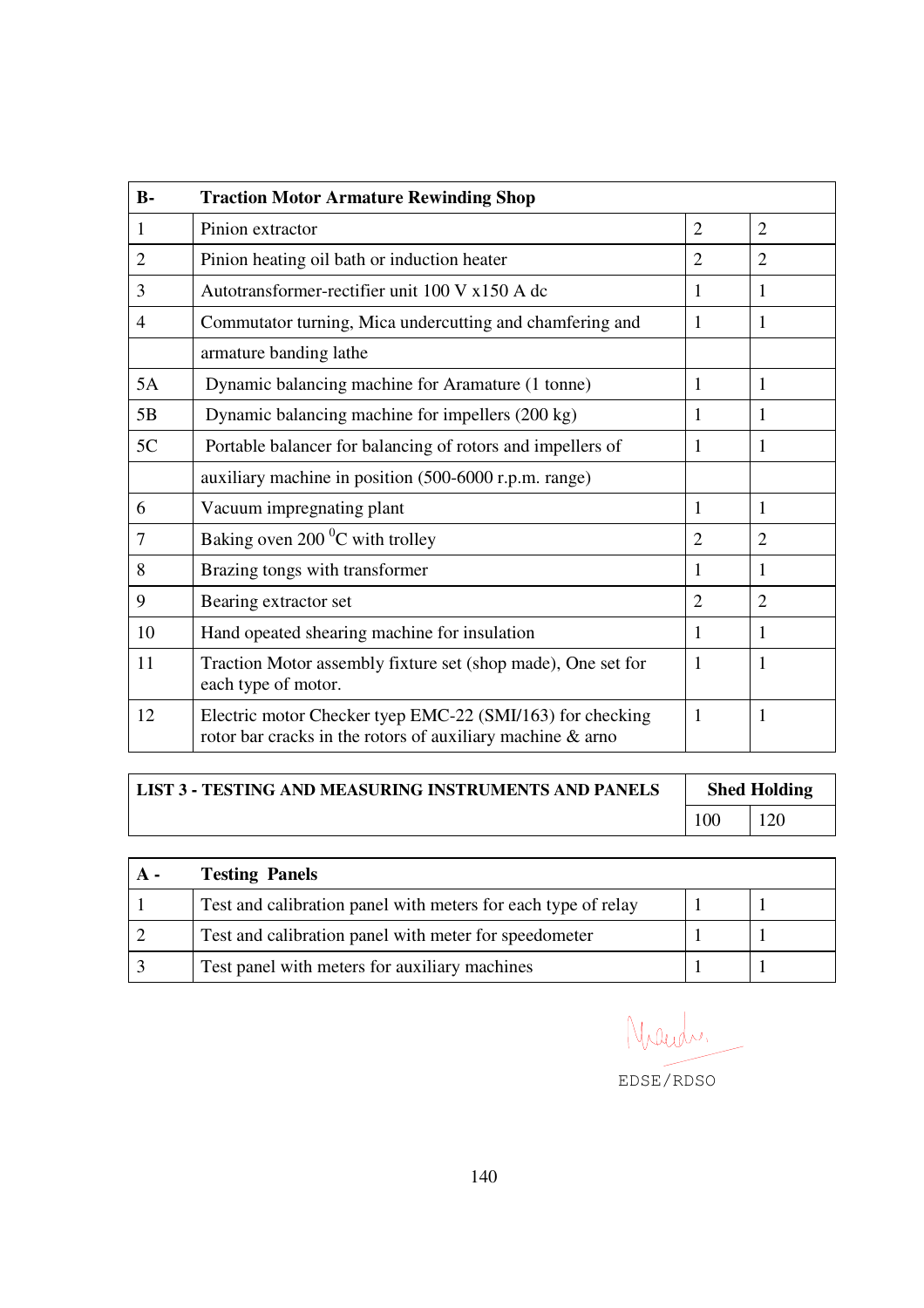| Loading dynamometer with test bed for auxiliaries                                                   |  |
|-----------------------------------------------------------------------------------------------------|--|
| Test panel with meters for contactors circuit breakers                                              |  |
| Brake and pneumatic equipment test panel including air<br>compressor 500 litres per min 15 kg/cm sq |  |
| Air brake pneumatic testing rig                                                                     |  |
| Test panel for testing of SMGR                                                                      |  |

| $B -$          | <b>Testing and Measuring Instruments</b>                             |                |                |
|----------------|----------------------------------------------------------------------|----------------|----------------|
| 1A             | Megger 2500 V                                                        | $\overline{2}$ | $\overline{2}$ |
| 1B             | Megger 1000 V                                                        | 6              | 6              |
| 2              | Megger 500 V                                                         | $\overline{4}$ | $\overline{4}$ |
| 3              | Universal multimeter                                                 | 6              | 6              |
| $\overline{4}$ | Portable voltmeter dc                                                | 3              | 3              |
| 5              | Portable voltmeter ac                                                | 3              | 3              |
| 6              | Portable ammeter dc                                                  | 3              | 3              |
| 7              | Portable ammeter ac                                                  | 3              | 3              |
| 8              | Current transformer set 20 to 2000 A                                 | $\overline{2}$ | $\overline{2}$ |
| 9              | Ammeter shunts 75 m V 2000 A                                         | $\overline{2}$ | $\overline{2}$ |
| 10             | Millivoltmeter 0-75 mV                                               | $\overline{2}$ | $\overline{2}$ |
| 11             | Cathode Ray Oscilloscope 10 cm display double beam<br>(Storage type) | 1              | 1              |
| 12             | High voltage tester<br>$0-15$ kV                                     | 1              | 1              |
| 13             | High voltage 0-75 kV                                                 | 1              | 1              |
| 14             | Oil tester 0-50 kV                                                   | $\overline{2}$ | $\overline{2}$ |
| 15             | Current injection set 2000 A 3 V dc                                  | 1              | 1              |

Nacida.

EDSE/RDSO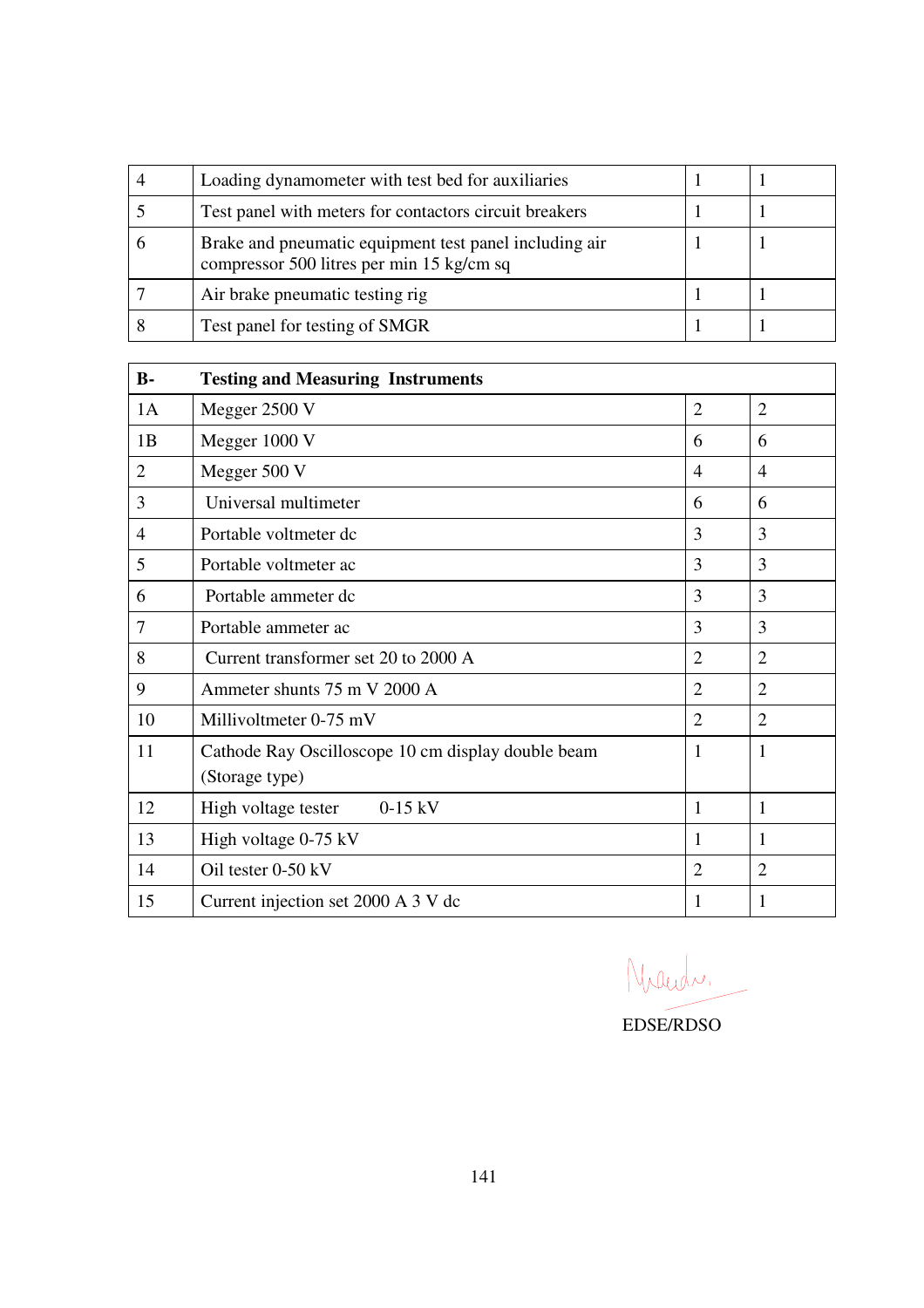| 16              | Silicon diode tester                                          | 3              | $\overline{3}$ |
|-----------------|---------------------------------------------------------------|----------------|----------------|
| 17              | Electorplating thickness measuring equipment                  | $\mathbf{1}$   | $\mathbf{1}$   |
| 18              | Contact pyrometer $(0 - 200 \degree C)$                       | 3              | 3              |
| 19A             | Ultrasonic crack detector for testing wire metel bonding      | $\mathbf{1}$   | $\mathbf{1}$   |
|                 | in suspension bearing                                         |                |                |
| 19 <sub>B</sub> | Ultrasonic crack detector for Axles and traction motor shafts | $\overline{2}$ | $\overline{2}$ |
| 20              | Zyglo ultraviolet light crack detector                        | $\mathbf{1}$   | $\mathbf{1}$   |
| 21              | <b>Brinell hardness tester</b>                                | 1              | $\mathbf{1}$   |
| 22              | Shore hardness tester                                         | $\mathbf{1}$   | $\mathbf{1}$   |
| 23              | Spring balance (0-1 kg)                                       | $\overline{2}$ | $\overline{2}$ |
| 24              | Spring balance $(0-3 \text{ kg})$                             | $\overline{2}$ | $\overline{2}$ |
| 25              | Spring balance $(0-5 \text{ kg})$                             | $\overline{2}$ | $\overline{2}$ |
| 26              | Spring tester                                                 | $\mathbf{1}$   | $\mathbf{1}$   |
| 27              | Recording ammeter                                             | $\overline{2}$ | $\overline{2}$ |
| 28              | Recording voltmeter                                           | $\overline{2}$ | $\overline{2}$ |
| 29              | Aneomometer                                                   | $\overline{2}$ | $\overline{2}$ |
| 30              | Manometer                                                     | $\overline{2}$ | $\overline{2}$ |
| 31              | Vibration meter                                               | $\mathbf{1}$   | $\mathbf{1}$   |
| 32              | Capacitance and induction bridge                              | $\mathbf{1}$   | $\mathbf{1}$   |
| 33              | Clip on ammeter 0-5-10-25-50-100-250 A                        | $\overline{2}$ | $\overline{2}$ |
| 34              | Dial gauage, Cernier valiper, micrometer and feeler gauge     | $\overline{4}$ | $\overline{4}$ |
|                 | (1 set each)                                                  |                |                |
| 35              | <b>Revolution counters</b>                                    | 3              | $\overline{3}$ |
| 36              | KWHr meter with accessories for mounting on loco              | $\overline{2}$ | $\overline{2}$ |
| 37              | Electric coil tester                                          | $\mathbf{1}$   | $\mathbf{1}$   |
| 38              | Electric timer                                                | $\mathbf{1}$   | $\mathbf{1}$   |

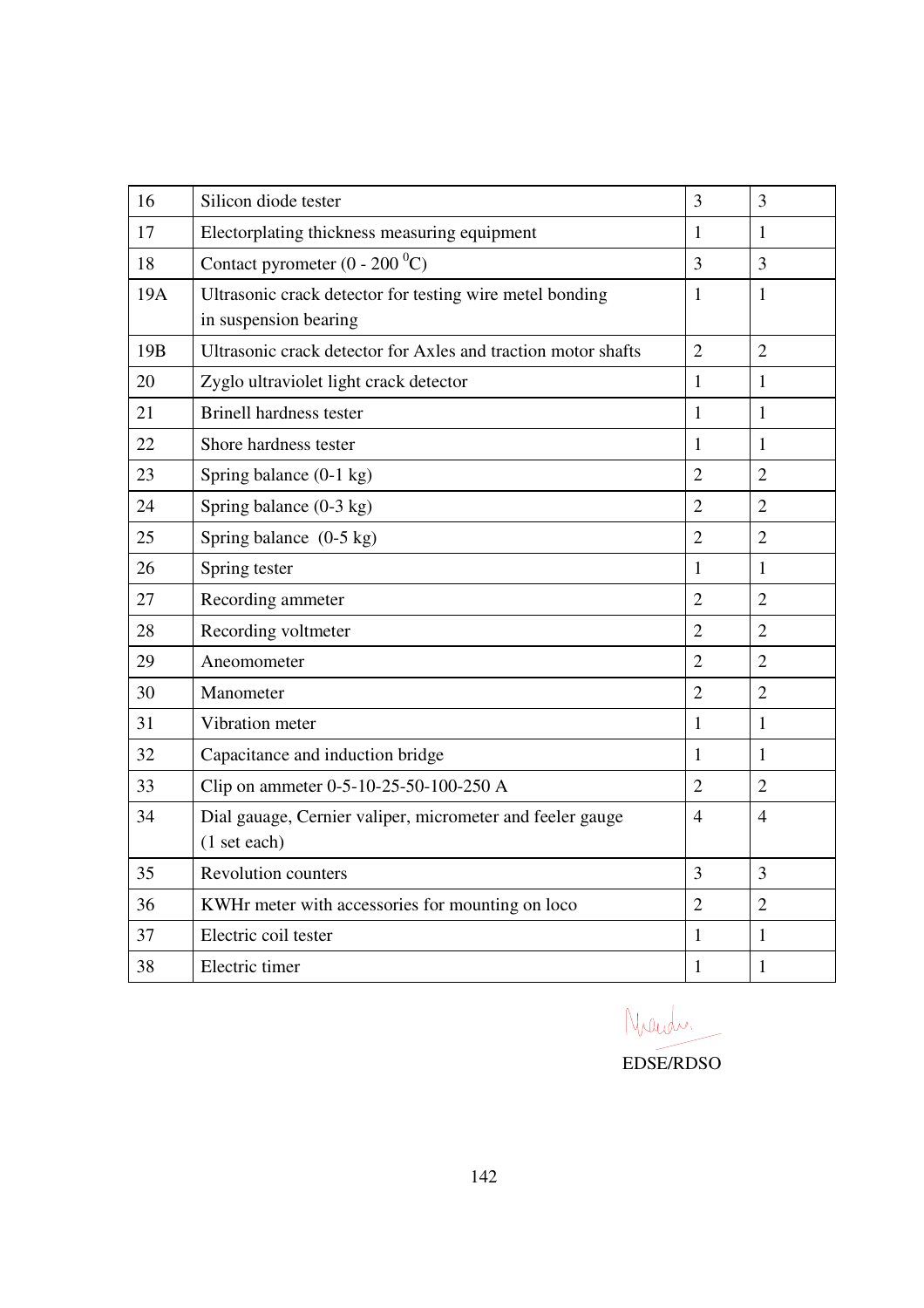| 39 | Portabel relay testing kit                         | 1              | 1              |
|----|----------------------------------------------------|----------------|----------------|
| 40 | Commutator profile recorder                        | 1              | 1              |
| 41 | Stop watch                                         | $\overline{2}$ | $\overline{2}$ |
| 42 | <b>Illumination</b> meter                          | 1              | 1              |
| 43 | Wheat stone bridge                                 | 1              | 1              |
| 44 | Distilled water tester                             | 1              | 1              |
| 45 | Stroboscope/techometer                             | 1              | 1              |
| 46 | Gear teeth micrometer                              | 1              | 1              |
| 47 | Tan-delta measuring instrument                     | 1              | 1              |
| 48 | Ultrasonic hardness tester                         | 1              | 1              |
| 49 | Dissolved gas analysis apparatus                   | 1              | 1              |
| 50 | Universal tensile testing machine (40 tonne)       | 1              | 1              |
| 51 | Test rig for VCB                                   | 1              | 1              |
| 52 | Surge comparison tester                            | 1              | 1              |
| 53 | Shock pulse meter for bearing                      | 1              | 1              |
| 54 | Bearing room with ultrasonic cleaning facility     | 1              | 1              |
| 55 | Induction heater for mounts dismounting of bearing | 1              |                |

**Note:** Relay maintenace, bearing maintenance, speedometer section, SMGR overhauling section to be in air conditioned rooms

Nicede.

EDSE/RDSO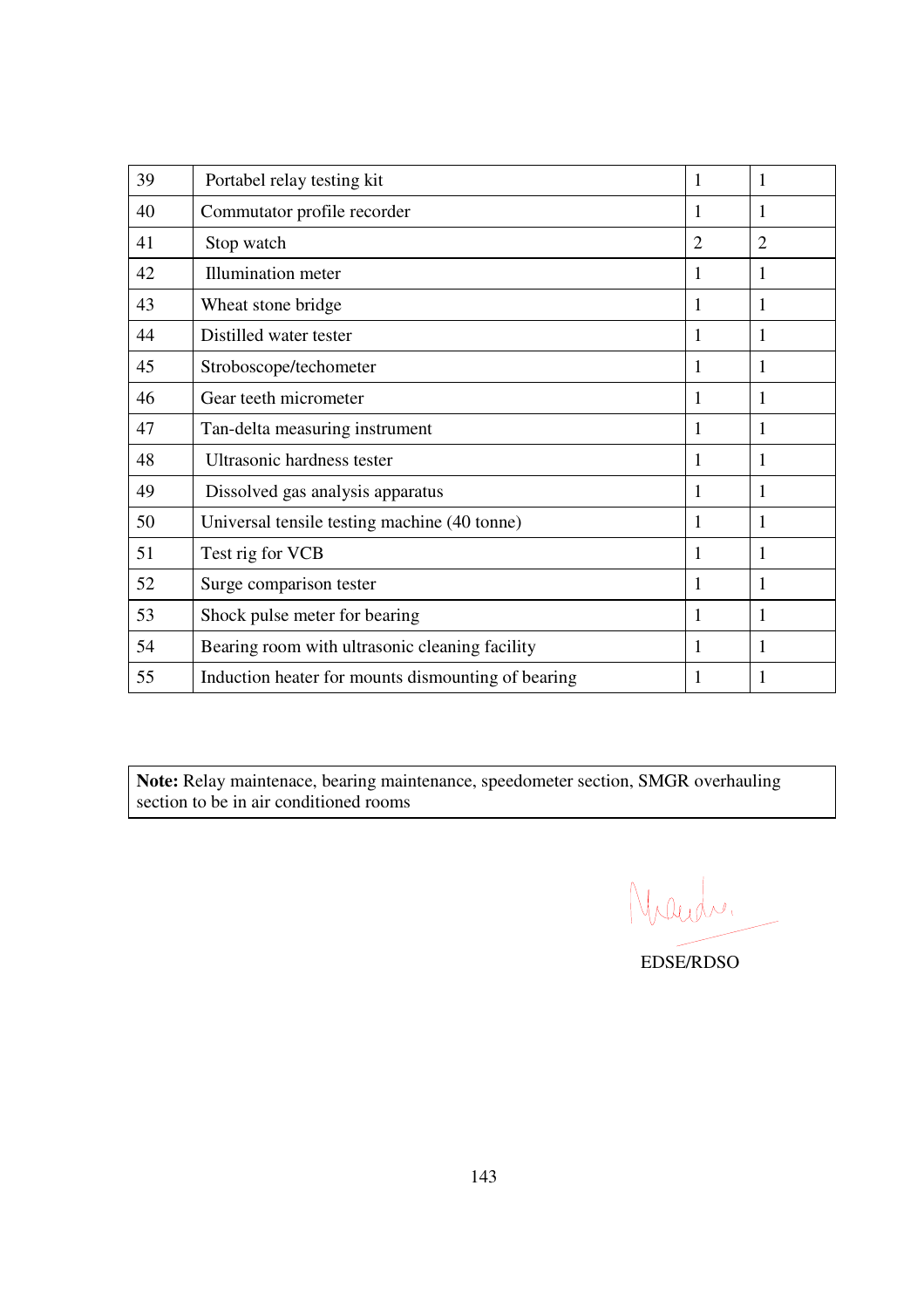| LIST 4 - LIFTING, HANDLING AND TRANSPORT EQUIPMENT |                                                                                                                              | <b>Shed Holding</b> |                |
|----------------------------------------------------|------------------------------------------------------------------------------------------------------------------------------|---------------------|----------------|
|                                                    |                                                                                                                              | 100                 | 120            |
| $A -$                                              | <b>Lifting and Handling Equipment</b>                                                                                        |                     |                |
| 1                                                  | 50 tonne electric overhead travelling crane with 6 tonne                                                                     | $\overline{2}$      | $\overline{2}$ |
|                                                    | auxiliary hoist                                                                                                              |                     |                |
| $\overline{2}$                                     | 25 tonne EOT crane with 6 t auxiliary hoist                                                                                  | $\mathbf{1}$        | $\mathbf{1}$   |
| 3                                                  | 15 tonne EOT crane                                                                                                           | 1                   | $\overline{2}$ |
| $\overline{4}$                                     | Lifting tackles for transformer traction motor, armature loco<br>underframe, roof sections, bogie, wheel set, loco body etc. | $\overline{2}$      | $\overline{2}$ |
| 5                                                  | 2 tonne chain pulley hoist                                                                                                   | 3                   | 3              |
| 6                                                  | Capstan units 3 tonnes                                                                                                       | 6                   | 6              |
| $\overline{7}$                                     | Turfors 3 tonnes                                                                                                             | 3                   | $\overline{3}$ |
| 10                                                 | 30 tonne screw jack electrically operated with traversing                                                                    | 1                   | $\mathbf{1}$   |
|                                                    | bases (4 numbers a set)                                                                                                      |                     |                |
| 11                                                 | 20 tonne high lift hydraulic jack (4 numbers a set)                                                                          | $\mathbf{1}$        | $\mathbf{1}$   |
| 12                                                 | Accommodation bogies for each type of loco (loco set)                                                                        | $\mathbf{1}$        | $\mathbf{1}$   |
| <b>B.</b>                                          | <b>Transport Facilities</b>                                                                                                  |                     |                |
| $\mathbf{1}$                                       | 2 tonne fork lift battery truck                                                                                              | 1                   | 1              |
| 1A                                                 | 5 tonne fork lifter                                                                                                          | $\overline{2}$      | $\overline{2}$ |
| $\overline{2}$                                     | 1 tonne pallet battery truck                                                                                                 | 1                   | 1              |
| 3                                                  | 1 tonne material hand trolley platform type (rubber tyres)                                                                   | 3                   | 3              |
| $\overline{4}$                                     | 1 tonne hand pallet trolley                                                                                                  | 3                   | 3              |
| 5                                                  | 7.5 tonne trolley on rail (for traction motors)                                                                              | $\overline{2}$      | $\overline{2}$ |
| 6                                                  | 10 tonne truck                                                                                                               | $\mathbf{1}$        | $\mathbf{1}$   |
| 7                                                  | Jeep with trailer                                                                                                            | $\mathbf{1}$        | $\mathbf{1}$   |
| 8                                                  | Departmental wagon                                                                                                           | $\mathbf{1}$        | $\mathbf{1}$   |
| 9                                                  | Material handling van fitted with crane                                                                                      | 1                   | $\mathbf{1}$   |
| 10                                                 | Breakdown vehicle                                                                                                            | $\mathbf{1}$        | $\mathbf{1}$   |

Niand.

EDSE/RDSO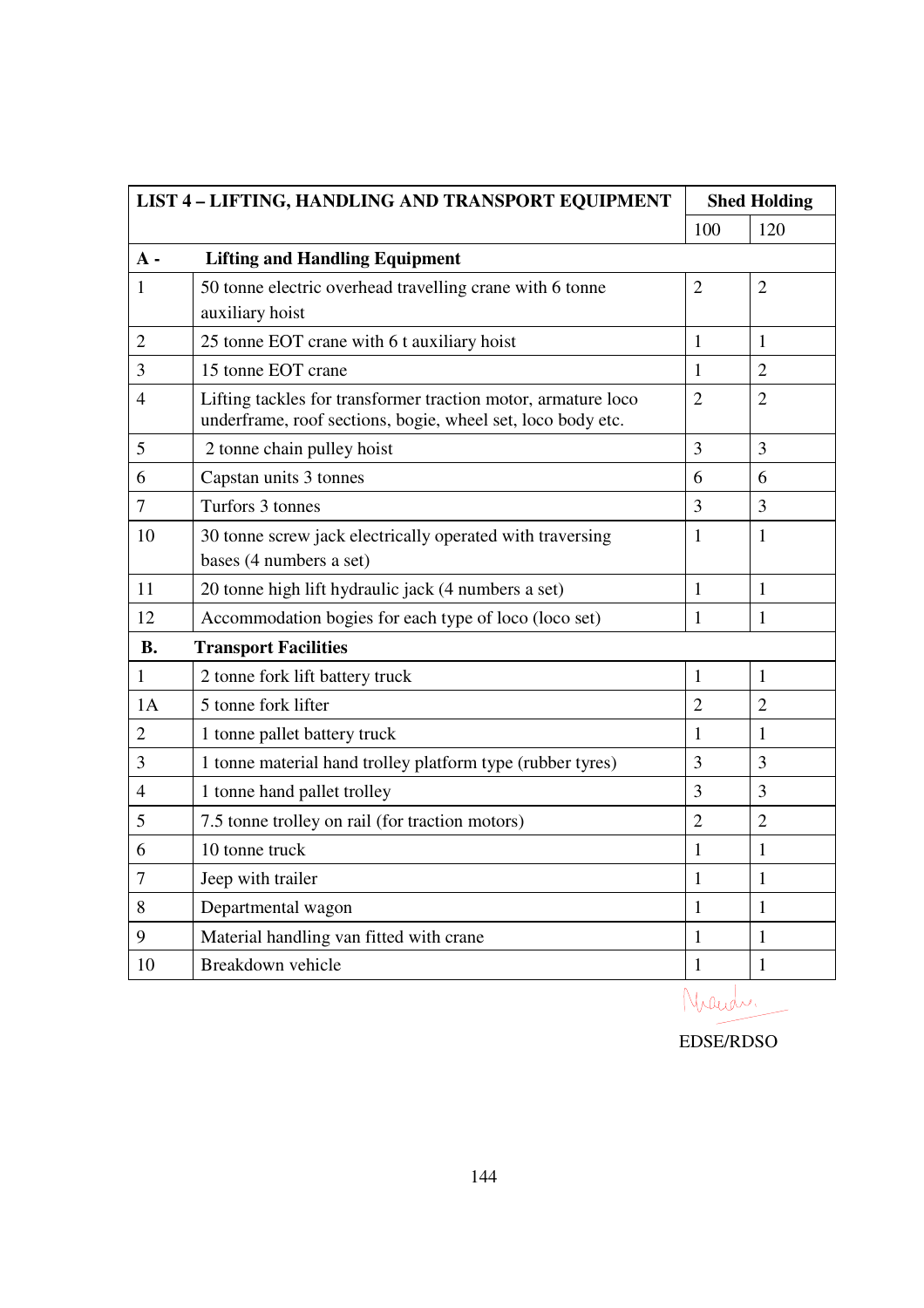| <b>Weighing machine/Scales</b>          |  |  |  |
|-----------------------------------------|--|--|--|
| Weighing machine 1 tonne (Stores Depot) |  |  |  |
| Weighing machine 50 kg (Stores Depot)   |  |  |  |

| <b>LIST 5 - COMMUNICATION FACILITIES</b> | <b>Shed Holding</b> |  |
|------------------------------------------|---------------------|--|
|                                          | $\overline{00}$     |  |

|    | Fax machine                                                                              |    |    |
|----|------------------------------------------------------------------------------------------|----|----|
| ∍  | Telex machine                                                                            |    |    |
| 3A | Telecom facility (with electronic exchange of 100 lines)                                 |    |    |
| 3B | Linkage of shed computer with Zonal head Quarter and<br>Divisional HO <sub>s</sub>       |    |    |
| 3C | V.H.F. sets (Walkie-Talkie)                                                              | 30 | 30 |
|    | Laptop P.C.                                                                              |    |    |
|    | PC based computer system with tape drive, printer etc and<br>linked with stores computer |    |    |

| <b>LIST 6 - GENERAL PURPOSE MACHINES</b> | <b>Shed Holding</b> |  |
|------------------------------------------|---------------------|--|
|                                          | 100                 |  |

| Rain water leakage testing (shed made)                                             |  |
|------------------------------------------------------------------------------------|--|
| Facility for mechanised washing of loco body for coaching locos                    |  |
| Floor scrubber                                                                     |  |
| Portable compressed Air system for blowing out the pipelines in<br>IOH/POH in situ |  |
| Industrial vacuum cleaner for cleaning inside the loco                             |  |

Nach.

EDSE/RDSO